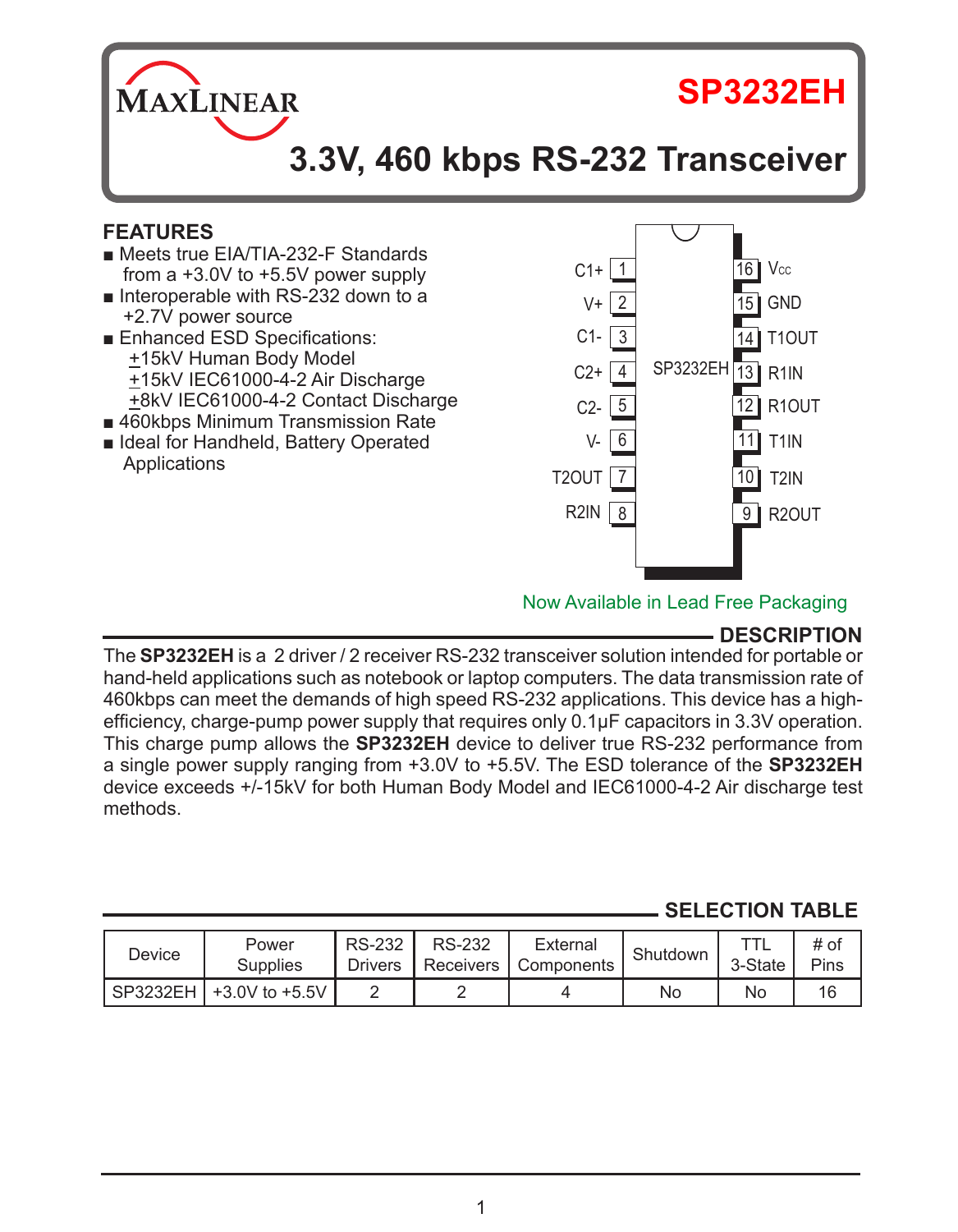These are stress ratings only and functional operation of the device at these ratings or any other above those indicated in the operation sections of the specifications below is not implied. Exposure to absolute maximum rating conditions for extended periods of time may affect reliability and cause permanent damage to the device.

#### **Input Voltages**

| <b>Output Voltages</b>        |  |
|-------------------------------|--|
|                               |  |
|                               |  |
| <b>Short-Circuit Duration</b> |  |
|                               |  |
|                               |  |

#### **Power Dissipation per package**

16-pin SSOP (derate 9.69mW/°C above +70°C)...............775mW 16-pin PDIP (derate 14.3mW/°C above +70°C)..............1150mW 16-pin Wide SOIC (derate 11.2mW/°C above +70°C)........900mW 16-pin TSSOP (derate 10.5mW/°C above +70°C)..............850mW

**NOTE 1**: V+ and V- can have maximum magnitudes of 7V, but their absolute difference cannot exceed 13V.

#### **ELECTRICAL CHARACTERISTICS**

Unless otherwise noted, the following specifications apply for V<sub>CC</sub> = +3.0V to +5.5V with T<sub>AMB</sub> = T<sub>MIN</sub> to T<sub>MAX</sub>

| <b>PARAMETER</b>                         | MIN.          | TYP.          | MAX.       | <b>UNITS</b> | <b>CONDITIONS</b>                                                             |  |  |
|------------------------------------------|---------------|---------------|------------|--------------|-------------------------------------------------------------------------------|--|--|
| <b>DC CHARACTERISTICS</b>                |               |               |            |              |                                                                               |  |  |
| <b>Supply Current</b>                    |               | 0.3           | 1.0        | mA           | no load, $V_{cc}$ = 3.3V,                                                     |  |  |
|                                          |               |               |            |              | $T_{\text{AMB}}$ = 25°C, TxIN = GND or V <sub>cc</sub>                        |  |  |
| <b>LOGIC INPUTS AND RECEIVER OUTPUTS</b> |               |               |            |              |                                                                               |  |  |
| Input Logic Threshold LOW                | <b>GND</b>    |               | 0.8        | $\vee$       | <b>TxIN</b>                                                                   |  |  |
| Input Logic Threshold HIGH               | 2.0           |               | <b>Vcc</b> | $\vee$       | $Vcc = 3.3V$                                                                  |  |  |
| Input Logic Threshold HIGH               | 2.4           |               | Vcc        | $\vee$       | $Vcc = 5.0V$                                                                  |  |  |
| Input Leakage Current                    |               | $+0.01$       | $+1.0$     | μA           | TxIN, $T_{\text{AMB}}$ = +25°C                                                |  |  |
| Output Voltage LOW                       |               |               | 0.4        | V            | $I_{OUT} = 1.6mA$                                                             |  |  |
| Output Voltage HIGH                      | $V_{cc}$ -0.6 | $V_{cc}$ -0.1 |            | ٧            | $= -1.0 \text{mA}$<br>$I_{\text{OUT}}$                                        |  |  |
| <b>DRIVER OUTPUTS</b>                    |               |               |            |              |                                                                               |  |  |
| Output Voltage Swing                     | $+5.0$        | $+5.4$        |            | $\vee$       | All driver outputs loaded with $3k\Omega$ to<br>GND, $T_{\text{AMB}}$ = +25°C |  |  |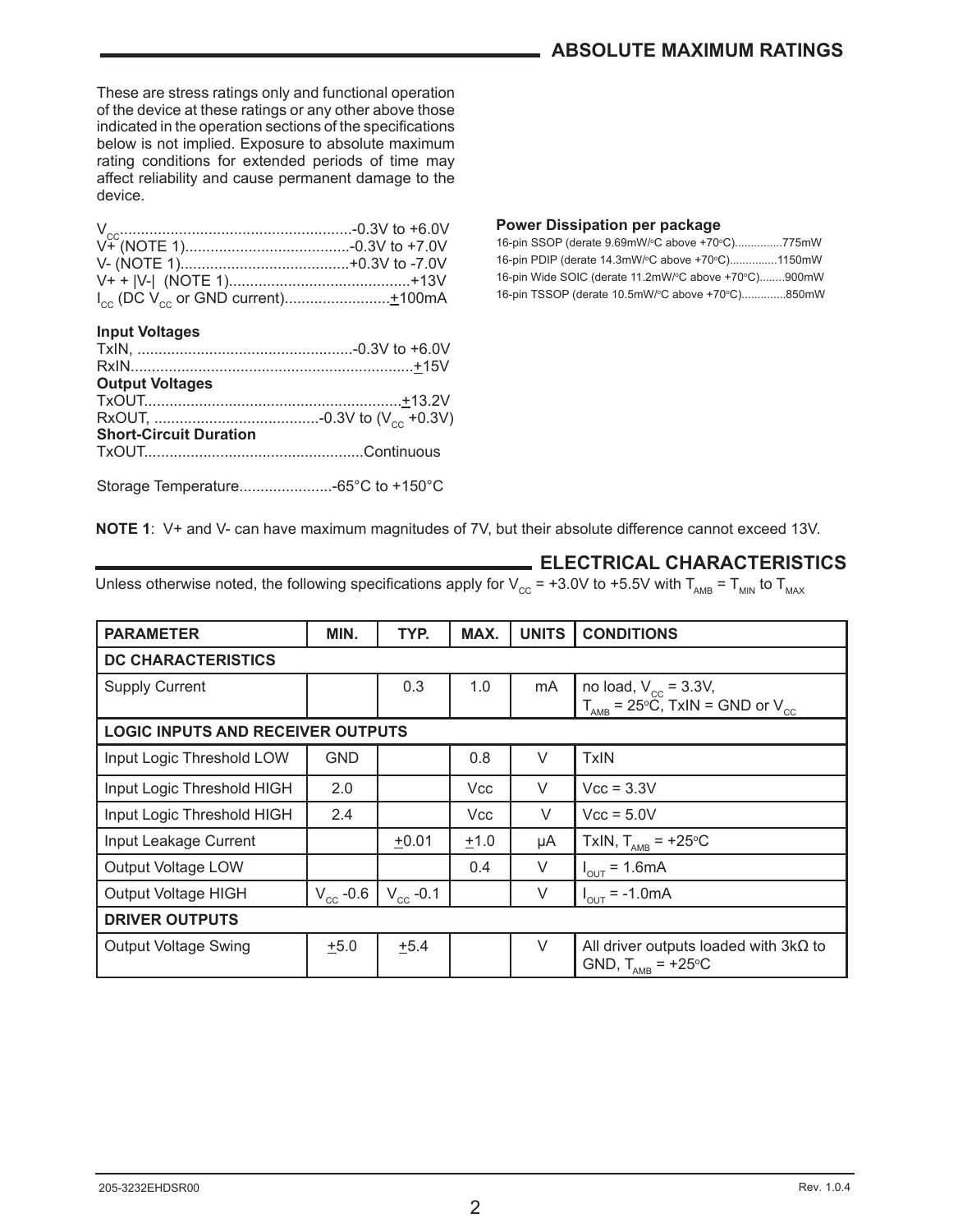#### **ELECTRICAL CHARACTERISTICS**

| <b>PARAMETER</b>                             | MIN.  | TYP.  | MAX.           | <b>UNITS</b> | <b>CONDITIONS</b>                                                                                                                                            |
|----------------------------------------------|-------|-------|----------------|--------------|--------------------------------------------------------------------------------------------------------------------------------------------------------------|
| <b>DRIVER OUTPUTS (continued)</b>            |       |       |                |              |                                                                                                                                                              |
| <b>Output Resistance</b>                     | 300   |       |                | Ω            | $V_{cc} = V + = V - = 0V, V_{OUT} = \pm 2V$                                                                                                                  |
| Output Short-Circuit Current                 |       | $+35$ | $+60$          | mA           | $V_{\text{OUT}} = 0V$                                                                                                                                        |
| Output Leakage Current                       |       |       | $+25$          | μA           | $V_{cc} = 0V, V_{OUT} = \pm 12V$                                                                                                                             |
| <b>RECEIVER INPUTS</b>                       |       |       |                |              |                                                                                                                                                              |
| Input Voltage Range                          | $-15$ |       | 15             | $\vee$       |                                                                                                                                                              |
| Input Threshold LOW                          | 0.6   | 1.2   |                | V            | $Vcc = 3.3V$                                                                                                                                                 |
| Input Threshold LOW                          | 0.8   | 1.5   |                | $\vee$       | $Vcc = 5.0V$                                                                                                                                                 |
| Input Threshold HIGH                         |       | 1.5   | 2.4            | $\vee$       | $Vcc = 3.3V$                                                                                                                                                 |
| Input Threshold HIGH                         |       | 1.8   | 2.4            | V            | $Vcc = 5.0V$                                                                                                                                                 |
| Input Hysteresis                             |       | 0.3   |                | $\vee$       |                                                                                                                                                              |
| Input Resistance                             | 3     | 5     | $\overline{7}$ | kΩ           |                                                                                                                                                              |
| <b>TIMING CHARACTERISTICS</b>                |       |       |                |              |                                                                                                                                                              |
| Maximum Data Rate                            | 460   |       |                | kbps         | $R_1 = 3k\Omega$ , C <sub>1</sub> = 1000pF, one<br>driver switching                                                                                          |
| Driver Propagation Delay, t <sub>PHI</sub>   |       | 1.0   |                | μs           | $R_i = 3k\Omega$ , C <sub>i</sub> = 1000pF                                                                                                                   |
| Driver Propagation Delay, t <sub>PLH</sub>   |       | 1.0   |                | μs           | $R_i = 3k\Omega$ , $C_i = 1000pF$                                                                                                                            |
| Receiver Propagation Delay, t <sub>PHI</sub> |       | 0.3   |                | $\mu s$      | Receiver input to Receiver<br>output, $C_i = 150pF$                                                                                                          |
| Receiver Propagation Delay, t <sub>PH</sub>  |       | 0.3   |                | μs           | Receiver input to Receiver<br>output, $C_i = 150pF$                                                                                                          |
| Receiver Output Enable Time                  |       | 200   |                | ns           |                                                                                                                                                              |
| Receiver Output Disable Time                 |       | 200   |                | ns           |                                                                                                                                                              |
| <b>Driver Skew</b>                           |       | 100   | 500            | ns           | $ t_{\text{PHL}} - t_{\text{PLH}} $                                                                                                                          |
| <b>Receiver Skew</b>                         |       | 200   | 1000           | ns           | $ t_{\text{pH}} - t_{\text{pH}} $                                                                                                                            |
| <b>Transition-Region Slew Rate</b>           |       | 60    |                | $V/\mu s$    | Vcc = 3.3V, R <sub>L</sub> = $3k\Omega$ ,<br>C <sub>L</sub> = 150pF, T <sub>AMB</sub> = 25°C,<br>measurements taken from -3.0V<br>to +3.0V or +3.0V to -3.0V |

Unless otherwise noted, the following specifications apply for V<sub>CC</sub> = +3.0V to +5.5V with T<sub>AMB</sub> = T<sub>MIN</sub> to T<sub>MAX</sub>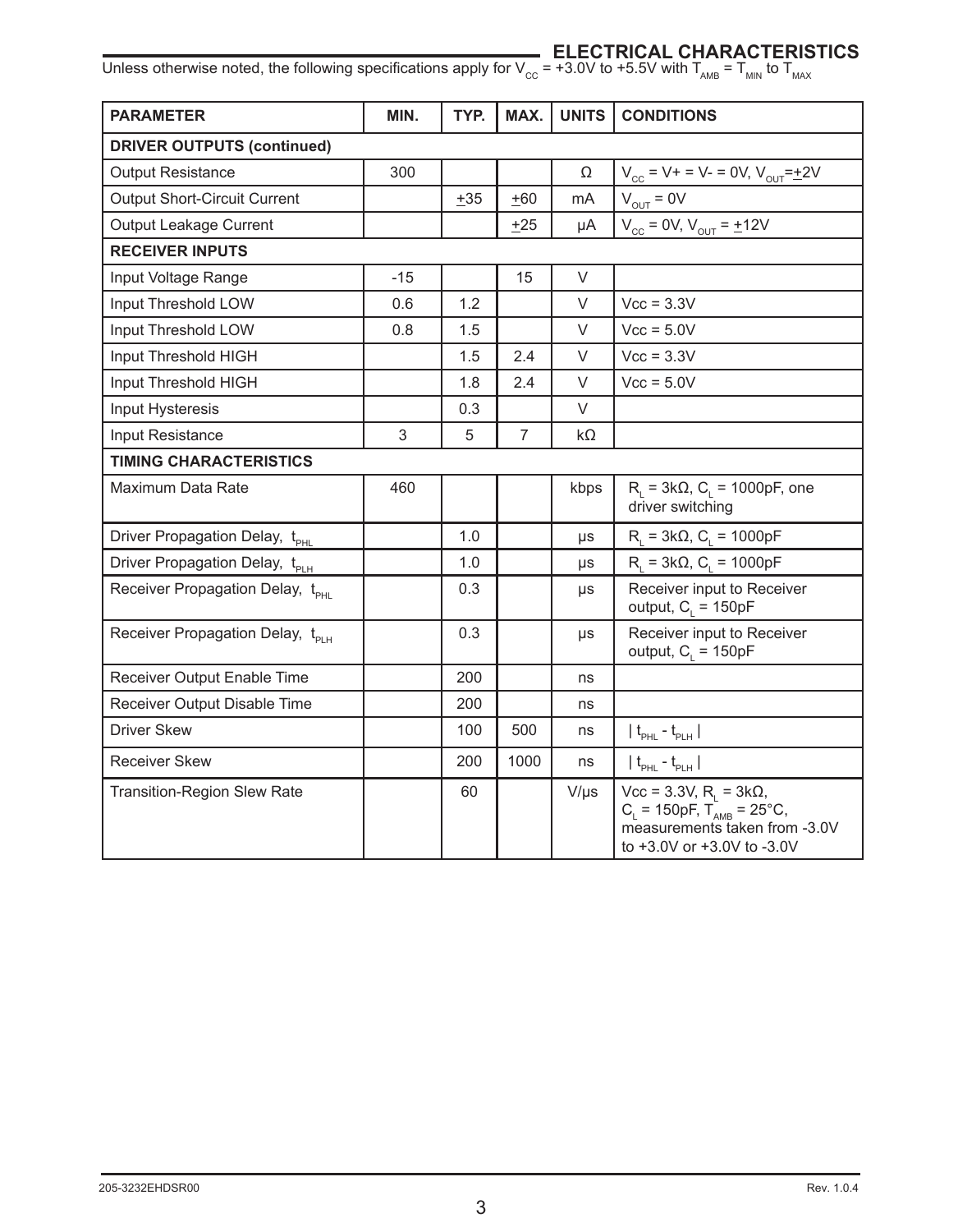### **TYPICAL PERFORMANCE CHARACTERISTICS**

Unless otherwise noted, the following performance characteristics apply for  $\rm V_{\rm cc}$  = +3.3V, 460kbps data rate, all drivers loaded with 3kΩ, 0.1µF charge pump capacitors, and  $T_{_{\sf AMB}}$  = +25°C.



**Capacitance** 



Figure 3. Supply Current VS. Load Capacitance when Transmitting Data



Figure 1. Transmitter Output Voltage vs Load Figure 2. Slew Rate vs Load Capacitance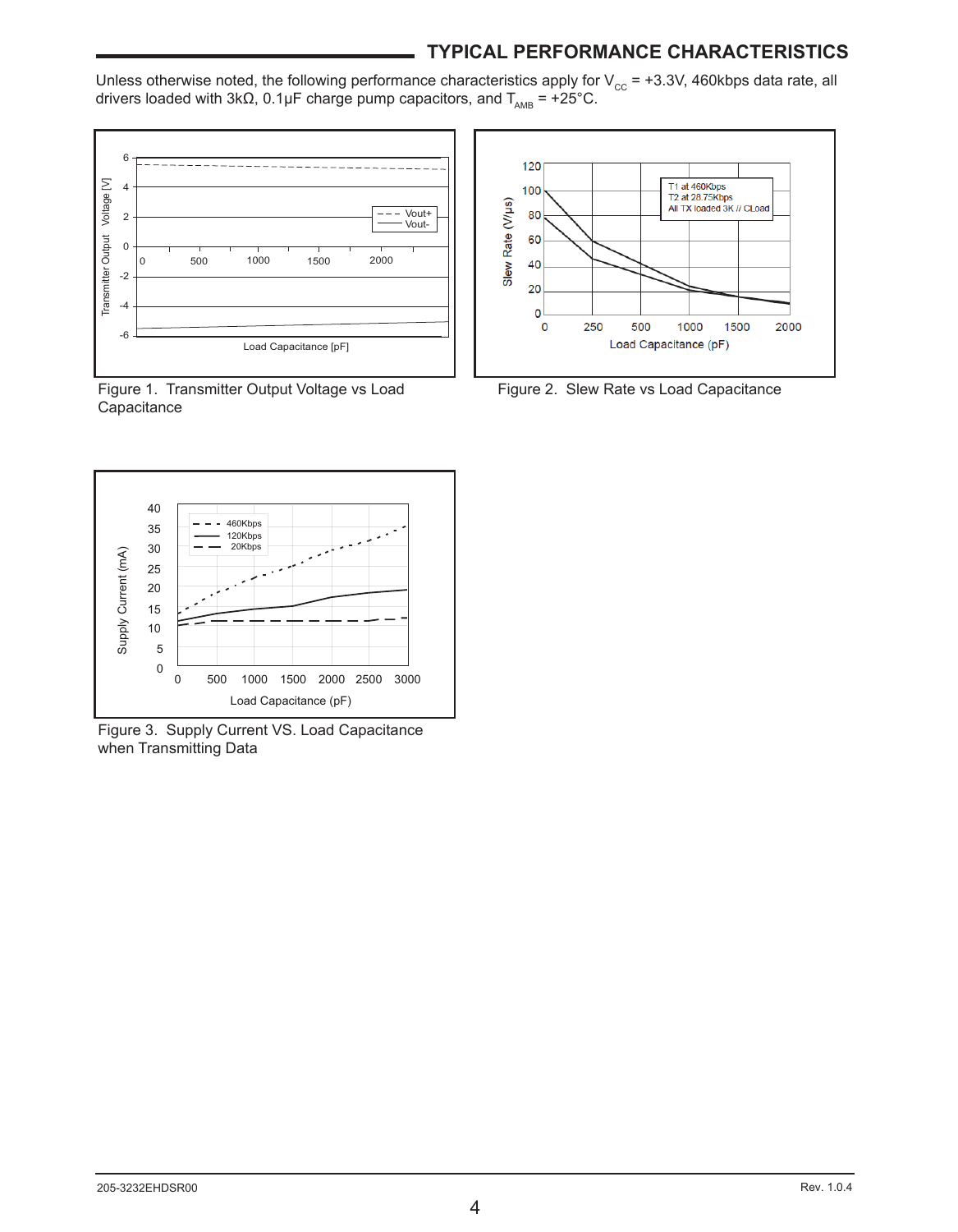#### **Pin Function**

| <b>NAME</b>        | <b>FUNCTION</b>                                                | PIN NUMBER      |
|--------------------|----------------------------------------------------------------|-----------------|
|                    |                                                                | <b>SP3232EH</b> |
| $C1+$              | Positive terminal of the voltage doubler charge-pump capacitor | 1               |
| $V +$              | +5.5V output generated by the charge pump                      | $\overline{2}$  |
| $C1-$              | Negative terminal of the voltage doubler charge-pump capacitor | 3               |
| $C2+$              | Positive terminal of the inverting charge-pump capacitor       | 4               |
| $C2-$              | Negative terminal of the inverting charge-pump capacitor       | 5               |
| V-                 | -5.5V output generated by the charge pump                      | 6               |
| T <sub>4</sub> OUT | RS-232 driver output.                                          | 14              |
| T <sub>2</sub> OUT | RS-232 driver output.                                          | $\overline{7}$  |
| $R_1$ IN           | RS-232 receiver input                                          | 13              |
| $R_2$ IN           | RS-232 receiver input                                          | 8               |
| R <sub>1</sub> OUT | TTL/CMOS receiver output                                       | 12              |
| R <sub>2</sub> OUT | TTL/CMOS receiver output                                       | 9               |
| $T_1$ IN           | TTL/CMOS driver input                                          | 11              |
| $T_{2}$ IN         | TTL/CMOS driver input                                          | 10              |
| <b>GND</b>         | Ground.                                                        | 15              |
| $V_{cc}$           | +3.0V to +5.5V supply voltage                                  | 16              |
|                    |                                                                |                 |

Table 1. Device Pin Description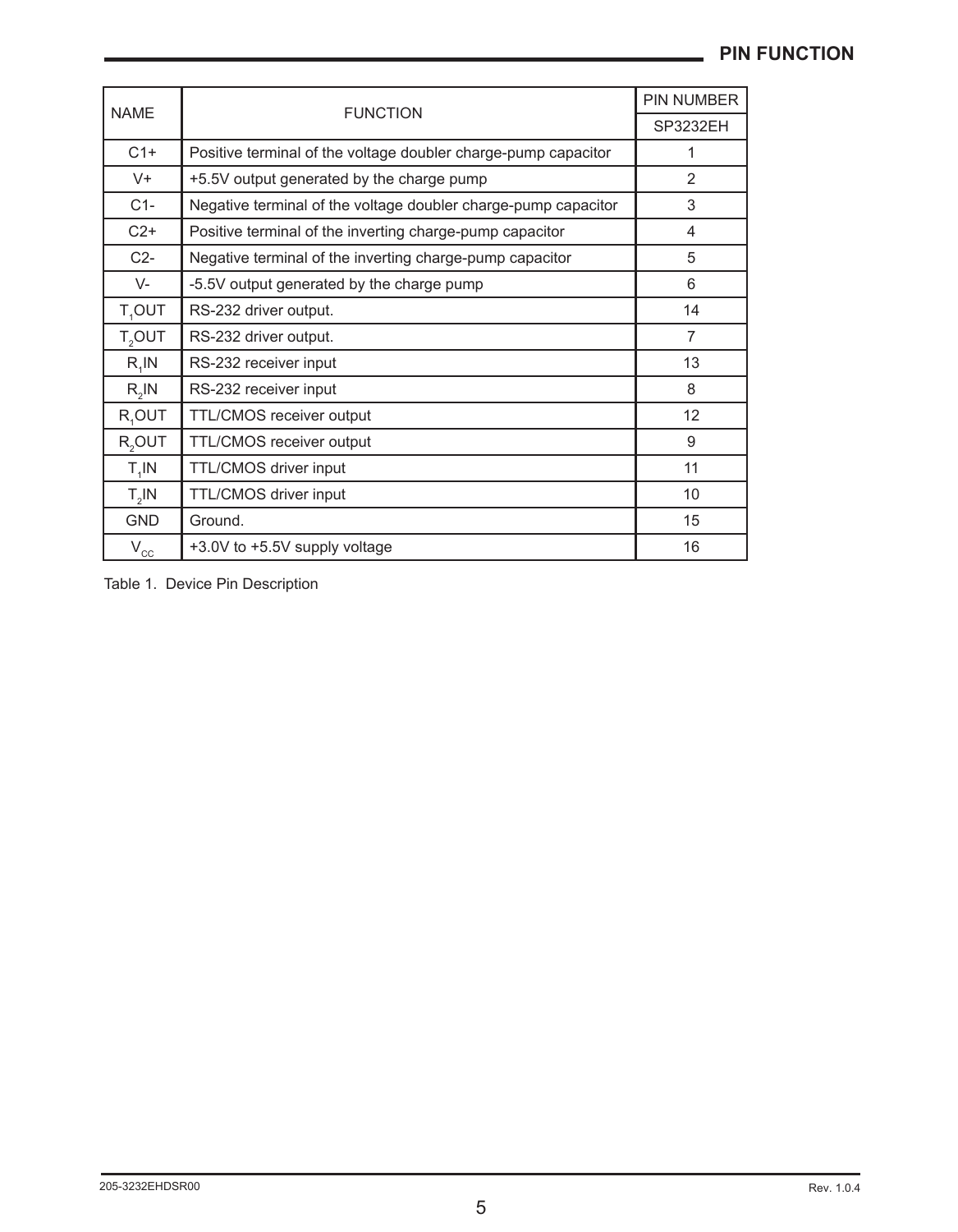

Figure 4. Pinout Configuration for the SP3232EH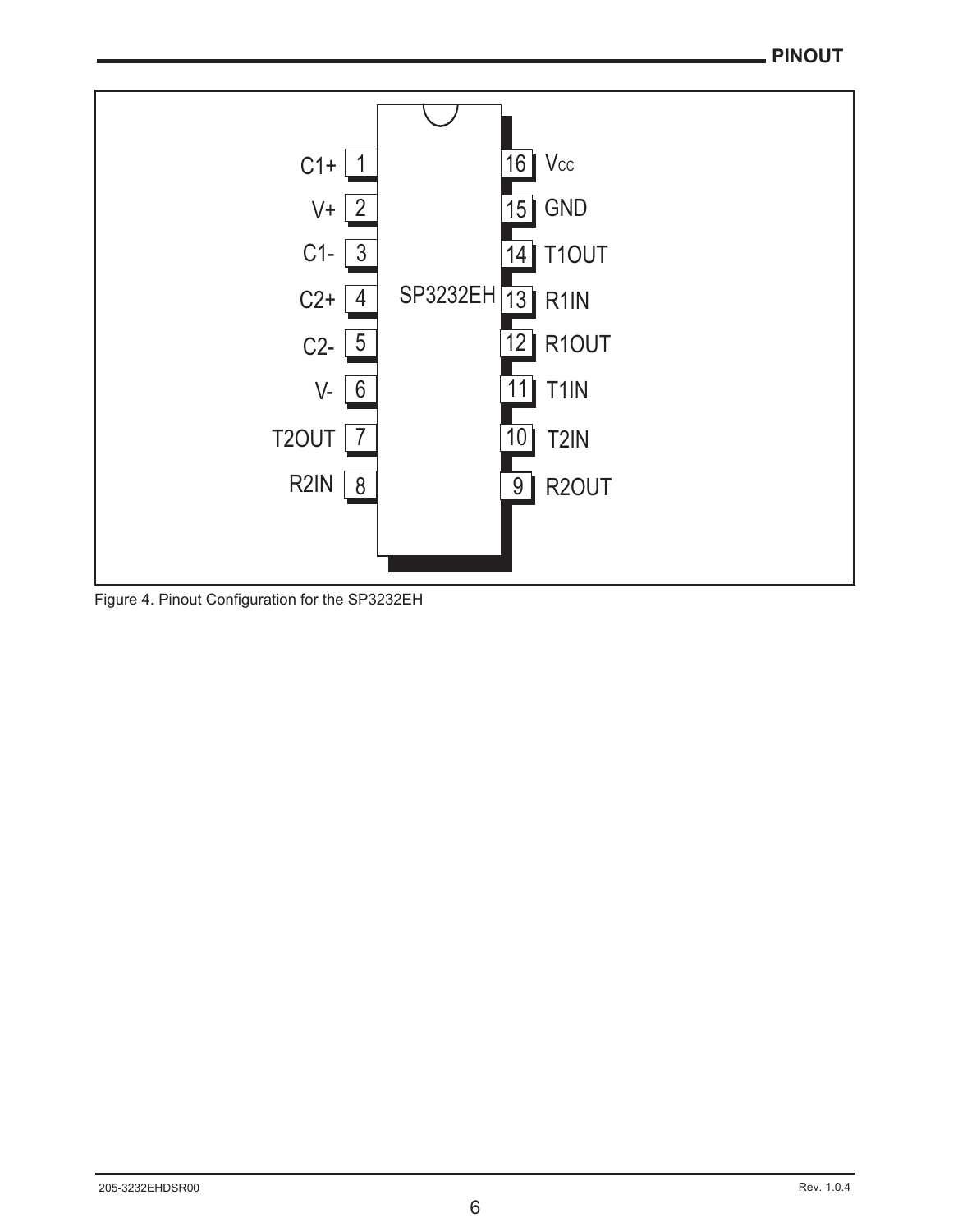

Figure 5. SP3232EH Typical Operating Circuit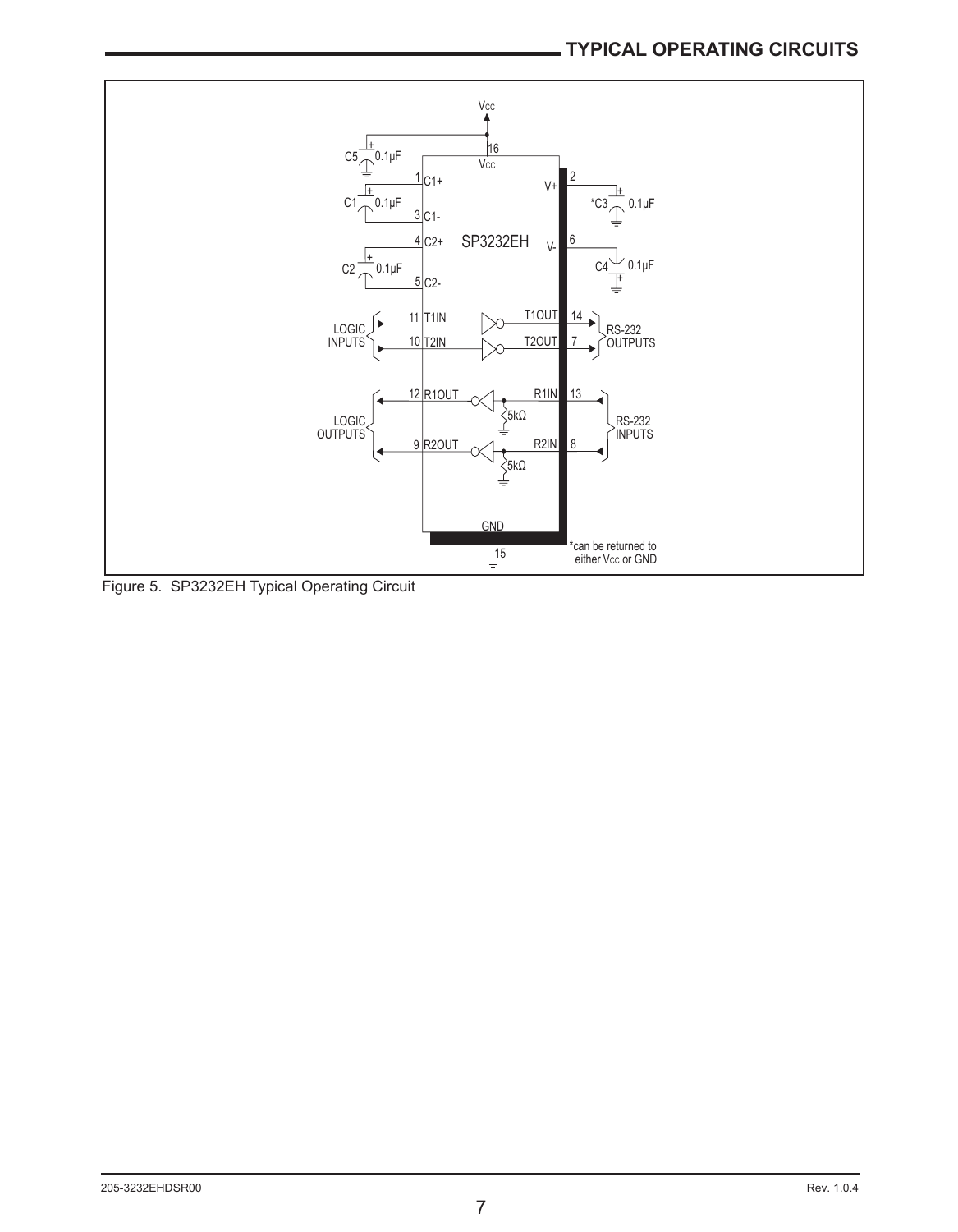The **SP3232EH** is a 2-driver / 2-receiver devices ideal for portable or hand-held applications. The **SP3232EH** transceiver meets the EIA/TIA-232 and ITU-T V.28/V.24 communication protocols and can be implemented in battery-powered, portable, or hand-held applications such as notebook or palmtop computers. The **SP3232EH** device features **Exar's** proprietary on-board charge pump circuitry that generates ±5.5V for RS-232 voltage levels from a single +3.0V to +5.5V power supply. This device is ideal for +3.3V-only systems, mixed +3.3V to +5.5V systems, or +5.0V-only systems that require true RS-232 performance. The **SP3232EH** device can operate at a minimum data rate of 460kbps when fully loaded.

## **THEORY OF OPERATION**

The **SP3232EH** is made up of three basic circuit blocks:

- 1. Drivers
- 2. Receivers
- 3. The Exar proprietary charge pump

### **Drivers**

The drivers are inverting level transmitters that convert TTL or CMOS logic levels to +5.0V EIA/TIA-232 levels with an inverted sense relative to the input logic levels. Typically, the RS-232 output voltage swing is  $\pm$ 5.4V with no load and  $\pm$ 5V minimum fully loaded. The driver outputs are protected against infinite short-circuits to ground without degradation in reliability. Driver outputs will meet EIA/TIA-562 levels of +/-3.7V with supply voltages as low as 2.7V.

The drivers have a minimum data rate of 460kbps fully loaded with 3kΩ in parallel with 1000pF, ensuring compatibility with PC-to-PC communication software.

Figure 6 shows a loopback test circuit used to test the RS-232 Drivers. Figure 7 shows the test results of the loopback circuit with all drivers active at 120kbps with RS-232 loads in parallel with a 1000pF capacitor. Figure 8 shows the test results where one driver was active at 460kbps and all drivers loaded with an RS-232 receiver in parallel with 1000pF capacitor. Designers should connect unused inputs to Vcc or GND.

#### **Receivers**

The Receivers convert EIA/TIA-232 levels to TTL or CMOS logic output levels. Since receiver input is usually from a transmission line where long cable lengths and system interference can degrade the signal, the inputs have a typical hysteresis margin of 300mV. This ensures that the receiver is virtually immune to noisy transmission lines. Should an input be left unconnected, an internal 5kΩ pulldown resistor to ground will commit the output of the receiver to a HIGH state.

#### **Charge Pump**

The charge pump is an Exar-patended design (U.S. 5,306,954) and uses a unique approach compared to older less-efficient designs. The charge pump still requires four external capacitors, but uses a four-phase voltage shifting technique to attain symmetrical 5.5V power supplies. The internal power supply consists of a regulated dual charge pump that provides output voltages of +/-5.5V regardless of the input voltage (Vcc) over the +3.0V to +5.5V range.

In most circumstances, decoupling the power supply can be achieved adequately using a 0.1µF bypass capacitor at C5 (refer to figure 5)

In applications that are sensitive to powersupply noise, decouple Vcc to ground with a capacitor of the same value as charge-pump capacitor C1. Physically connect bypass capacitors as close to the IC as possible.

The charge pump operates in a discontinuous mode using an internal oscillator. If the output voltages are less than a magnitude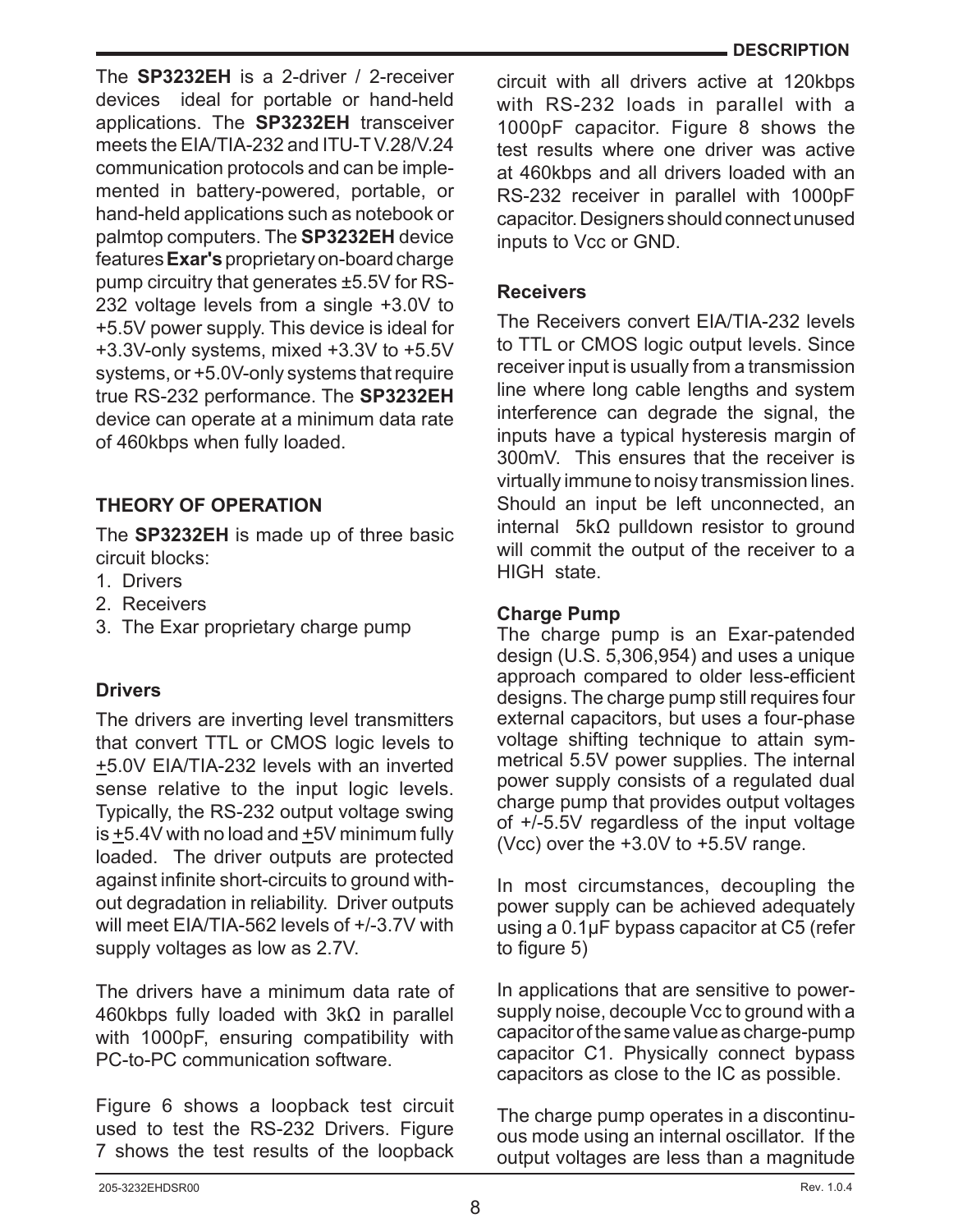



Figure 6. SP3232EH Driver Loopback Test Circuit







of 5.5V, the charge pump is enabled. If the output voltages exceed a magnitude of 5.5V, the charge pump is disabled. This oscillator controls the four phases of the voltage shifting. A description of each phase follows.

#### **Phase 1**

 $-V_{ss}$  charge storage — During this phase of the clock cycle, the positive side of capacitors C<sub>1</sub> and C<sub>2</sub> are initially charged to  $V_{\text{cc}}$ .  $C_1^*$  is then switched to GND and the charge in C<sub>1</sub> is transferred to C<sub>2</sub>. Since C<sub>2</sub><sup>+</sup> is connected to  $V_{cc}$ , the voltage potential across capacitor  $\textsf{C}_2^{}$  is now 2 times  $\textsf{V}_{\rm cc}^{}$ .

#### **Phase 2**

 $-V_{ss}$  transfer — Phase two of the clock connects the negative terminal of  $C_2$  to the  $\vee_{_{\rm SS}}$ storage capacitor and the positive terminal of  $C_2$  to GND. This transfers a negative generated voltage to  $C_3$ . This generated voltage is regulated to a minimum voltage of -5.5V. Simultaneous with the transfer of the voltage to  $C_3$ , the positive side of capacitor  $C_1$ is switched to  $V_{\text{cc}}$  and the negative side is connected to GND.

#### **Phase 3**

 $-V_{\text{on}}$  charge storage — The third phase of the clock is identical to the first phase — the charge transferred in  $C_1$  produces  $-V_{\text{cc}}$  in the negative terminal of  $C_1$ , which is applied to the negative side of capacitor  $C_2$ . Since  $C_2^+$  is at  $V_{\rm GC}$ , the voltage potential across  $C_2^$ is 2 times  $V_{cc}$ .

#### **Phase 4**

 $-V_{\text{DD}}$  transfer — The fourth phase of the clock connects the negative terminal of  $C_2$  to GND, and transfers this positive generated voltage across  $C_2$  to  $C_4$ , the  $V_{\text{DD}}$  storage capacitor. This voltage is regulated to +5.5V. At this voltage, the internal oscillator is disabled. Simultaneous with the transfer of the voltage to  $C_4$ , the positive side of capacitor  $C_1$  is switched to  $V_{cc}$  and the negative side is connected to GND, allowing the charge pump cycle to begin again. The charge pump cycle will continue as long as the operational conditions for the internal oscillator are present.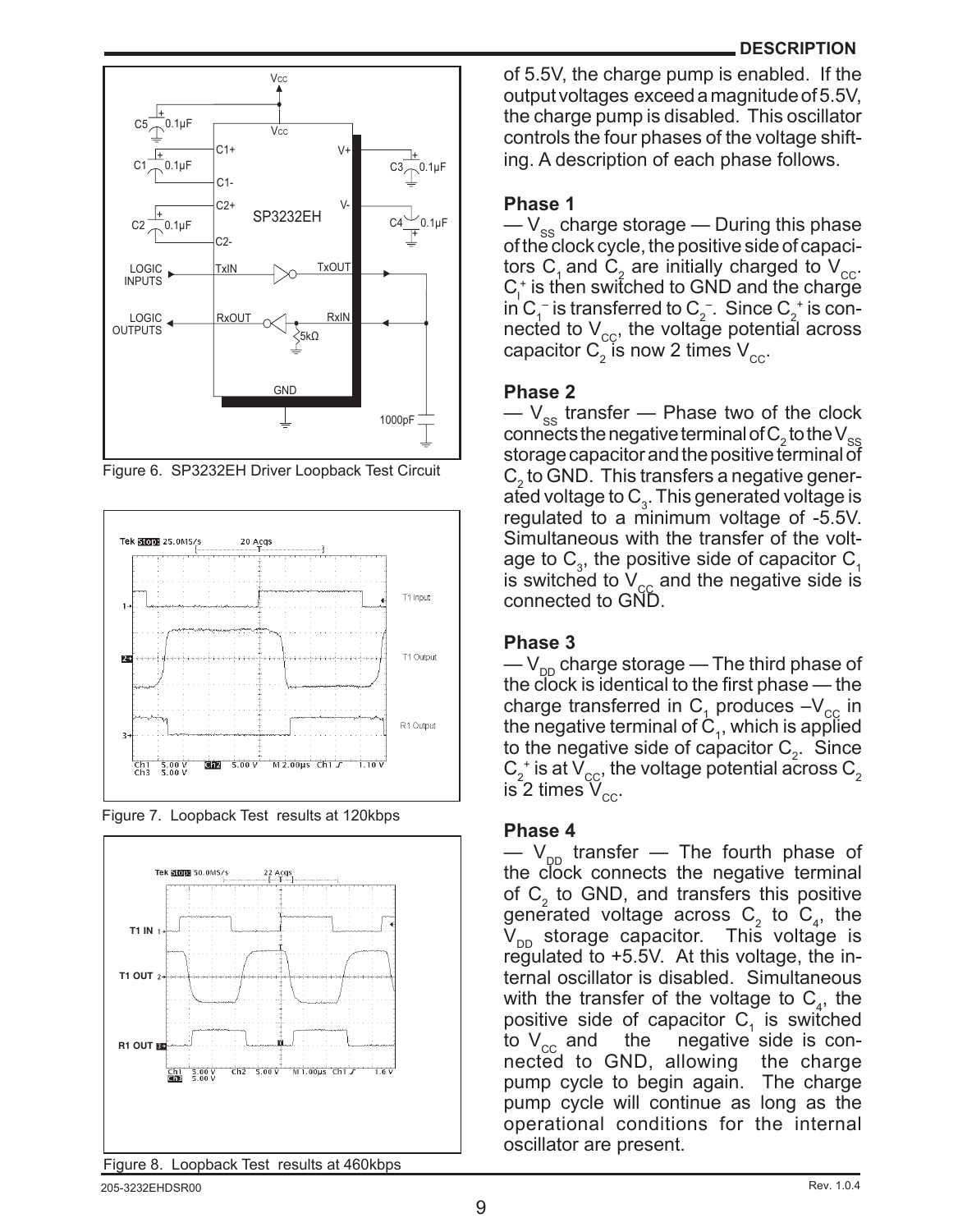Since both V<sup>+</sup> and V<sup>-</sup> are separately generated from  $V_{cc}$ , in a no–load condition  $V^*$ and V– will be symmetrical. Older charge pump approaches that generate V– from  $V<sup>+</sup>$  will show a decrease in the magnitude of V– compared to V+ due to the inherent inefficiencies in the design.

The clock rate for the charge pump typically operates at greater than 250kHz. The external capacitors can be as low as 0.1µF with a 16V breakdown voltage rating.







Figure 10. Charge Pump — Phase 2



Figure 11. Charge Pump Waveforms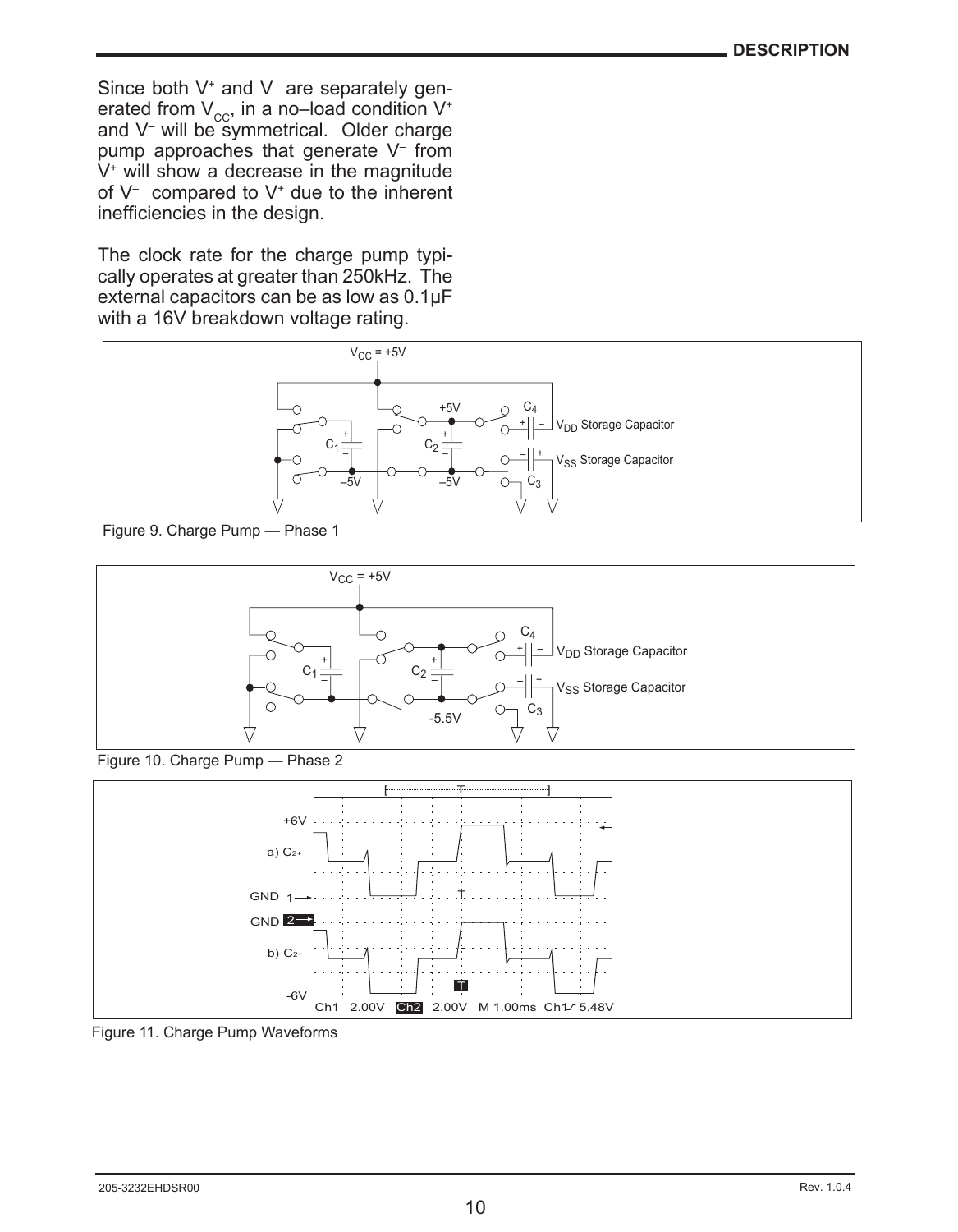#### **DESCRIPTION**



Figure 12. Charge Pump - Phase 3



Figure 13. Charge Pump — Phase 4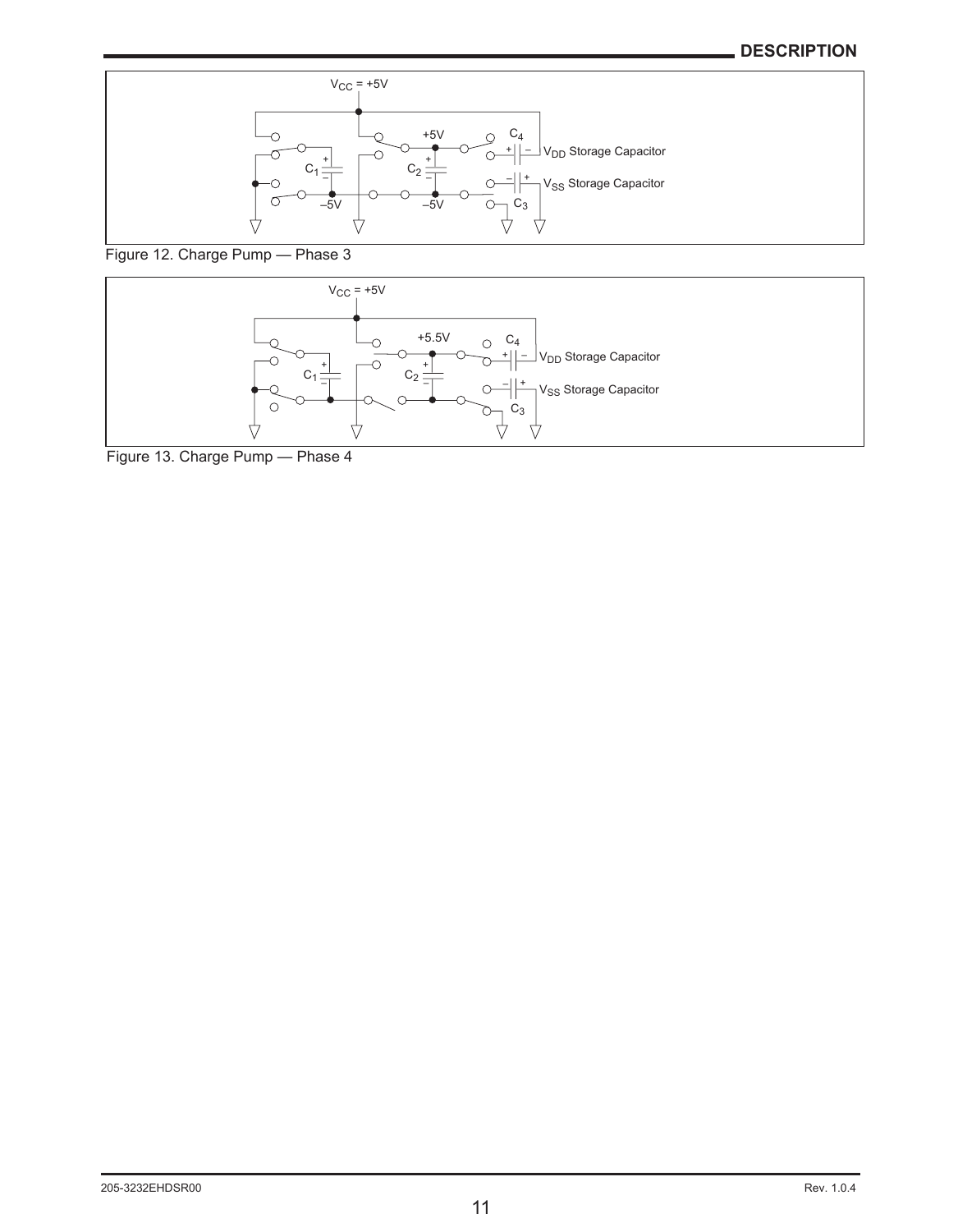#### **ESD Tolerance**

The **SP3232EH** device incorporates ruggedized ESD cells on all driver output and receiver input pins. The ESD structure is improved over our previous family for more rugged applications and environments sensitive to electro-static discharges and associated transients. The improved ESD tolerance is at least  $±15kV$ without damage nor latch-up.

There are different methods of ESD testing applied:

|                               | a) MIL-STD-883, Method 3015.7  |
|-------------------------------|--------------------------------|
| b) IEC61000-4-2 Air-Discharge |                                |
|                               | c) IEC61000-4-2 Direct Contact |

The Human Body Model has been the generally accepted ESD testing method for semi-conductors. This method is also specified in MIL-STD-883, Method 3015.7 for ESD testing. The premise of this ESD test is to simulate the human body's potential to store electro-static energy and discharge it to an integrated circuit. The simulation is performed by using a test model as shown in Figure 14. This method will test the IC's capability to withstand an ESD transient during normal handling such as in manufacturing areas where the IC's tend to be handled frequently.

The IEC-61000-4-2, formerly IEC801-2, is generally used for testing ESD on equipment and systems. For system manufacturers, they must guarantee a certain amount of ESD protection since the system itself is exposed to the outside environment and human presence. The premise with IEC61000-4-2 is that the system is required to withstand an amount<br>of static electricity when ESD is applied to points and surfaces of the equipment that are accessible to personnel during normal usage. The transceiver IC receives most of the ESD current when the ESD source is applied to the connector pins. The test circuit for IEC61000-4-2 is shown on Figure 15. There are two methods within IEC61000-4-2, the Air Discharge method and the Contact Discharge method.

With the Air Discharge Method, an ESD voltage is applied to the equipment under test (EUT) through air. This simulates an electrically charged person ready to connect a cable onto the rear of the system only to find an unpleasant zap just before the person touches the back panel. The high energy potential on the person discharges through an arcing path to the rear panel of the system before he or she even touches the system. This energy, whether discharged directly or through air, is predominantly a function of the discharge current rather than the discharge voltage. Variables with an air discharge such as approach speed of the object carrying the ESD potential to the system and humidity will tend to change the discharge current. For example, the rise time of the discharge current varies with the approach speed.

The Contact Discharge Method applies the ESD current directly to the EUT. This method was devised to reduce the unpredictability of the ESD arc. The discharge current rise time is constant since the energy is directly transferred without the air-gap arc. In situations such as hand held systems, the ESD charge can be directly discharged to the



Figure 14. ESD Test Circuit for Human Body Model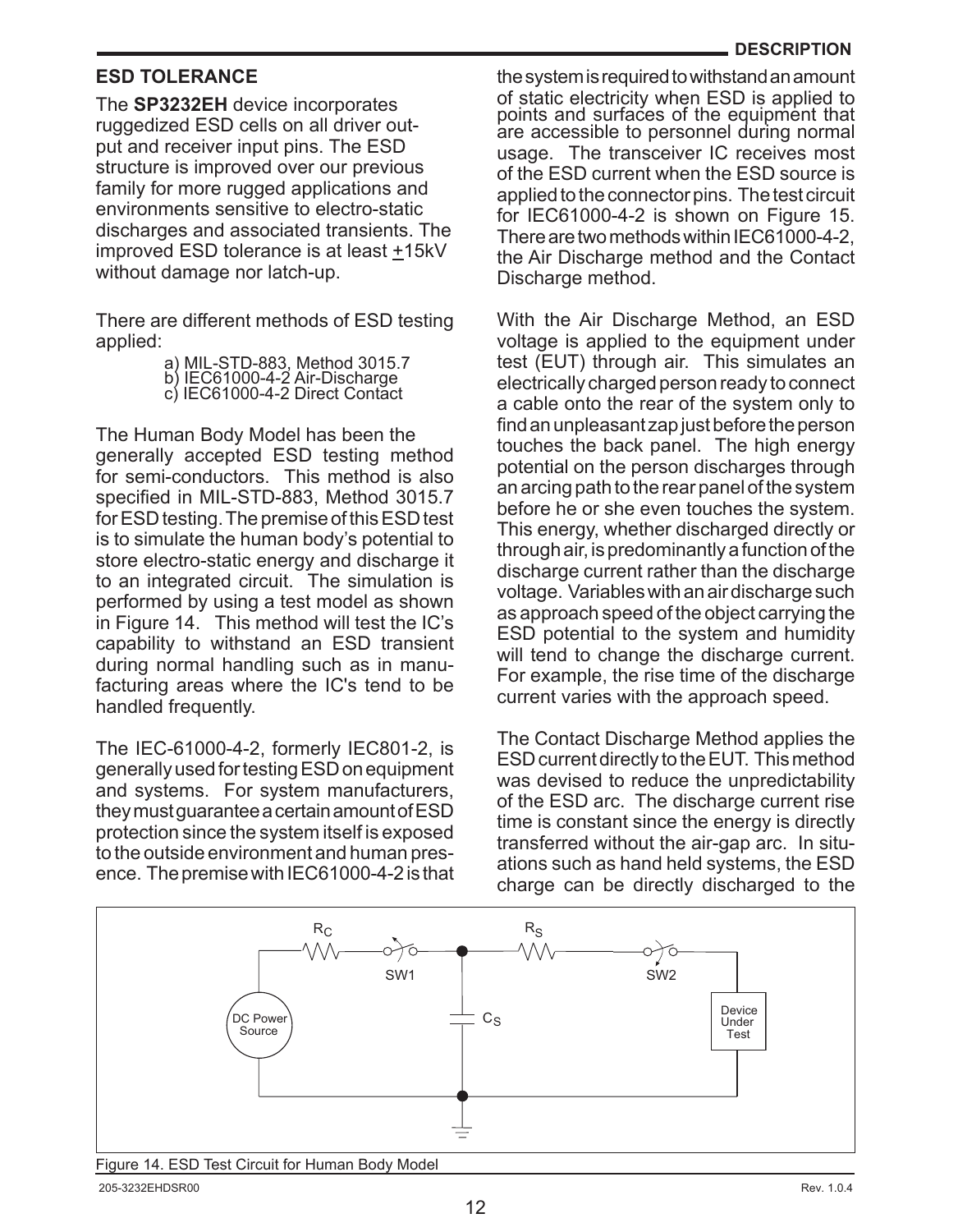

Figure 15. ESD Test Circuit for IEC61000-4-2

equipment from a person already holding the equipment. The current is transferred on to the keypad or the serial port of the equipment directly and then travels through the PCB and finally to the IC.

The circuit models in Figures 14 and 15 represent the typical ESD testing circuit used for all three methods. The  $C_s$  is initially charged with the DC power supply when the first switch (SW1) is on. Now that the capacitor is charged, the second switch (SW2) is on while SW1 switches off. The voltage stored in the capacitor is then applied through  $R_{\rm s}$ , the current limiting resistor, onto the device under test (DUT). In ESD tests, the SW2 switch is pulsed so that the device under test receives a duration of voltage.

For the Human Body Model, the current limiting resistor  $(R_{\rm s})$  and the source capacitor  $(C_{\circ})$  are 1.5k $\Omega$  an 100pF, respectively. For IEC-61000-4-2, the current limiting resistor (R<sub>S</sub>) and the source capacitor (C<sub>S</sub>) are 330 $\Omega$ <br>an 150pF, respectively. The higher  $C_s$  value and lower  $R_s$  value in the IEC61000-4-2 model are more stringent than the Human Body Model. The larger storage capacitor injects a higher voltage to the test point when SW2 is switched on. The lower current limiting resistor increases the current charge onto the test point.



Figure 16. ESD Test Waveform for IEC61000-4-2

| <b>DEVICE PIN</b><br><b>TESTED</b> | <b>HUMAN BODY</b><br><b>MODEL</b> | Air Discharge | IEC61000-4-2<br><b>Direct Contact</b> | Level |
|------------------------------------|-----------------------------------|---------------|---------------------------------------|-------|
| <b>Driver Outputs</b>              | $+15kV$                           | $+15kV$       | +8kV                                  | 4     |
| Receiver Inputs                    | $+15kV$                           | $+15kV$       | +8kV                                  |       |

Table 2. Transceiver ESD Tolerance Levels

Rev. 1.0.4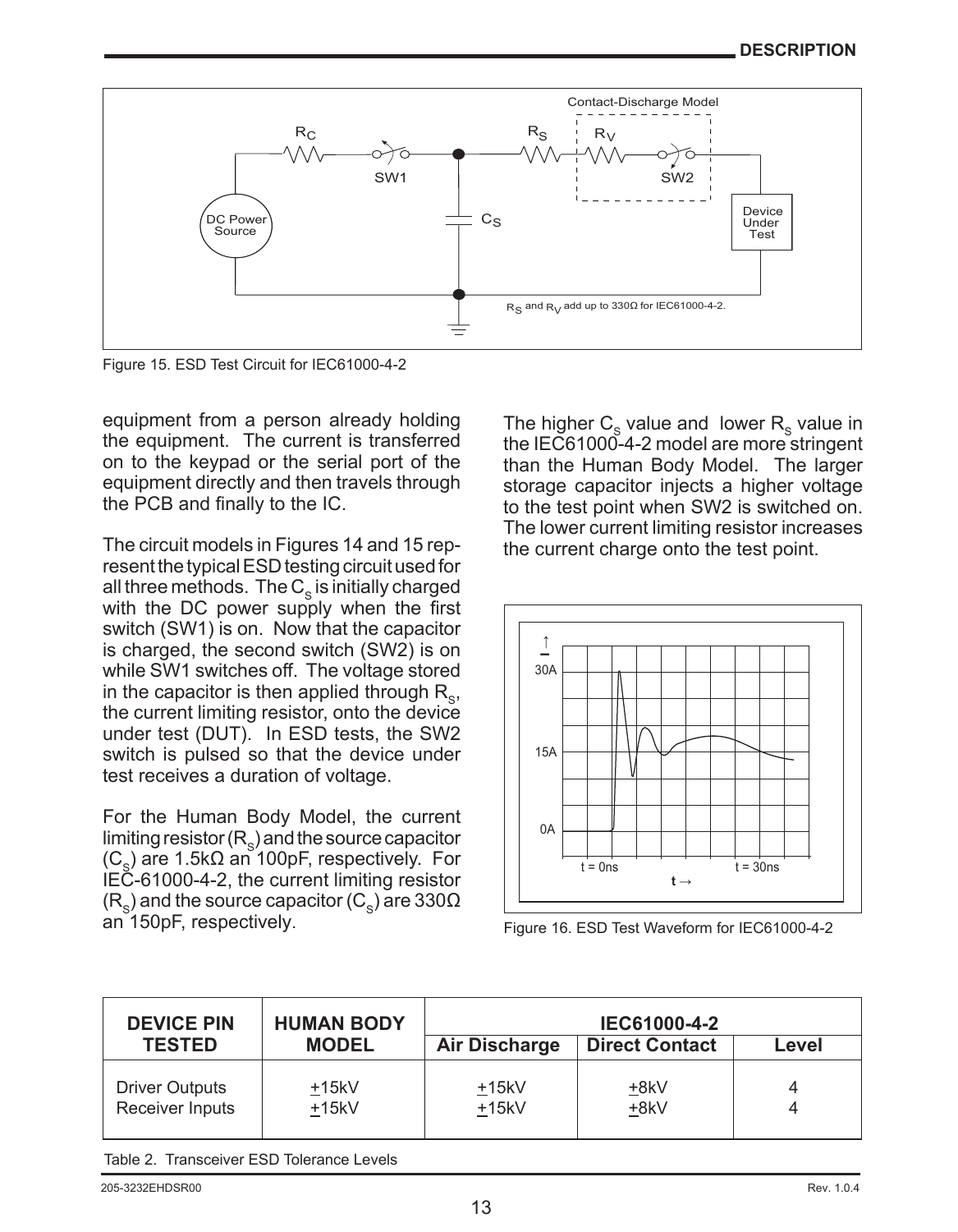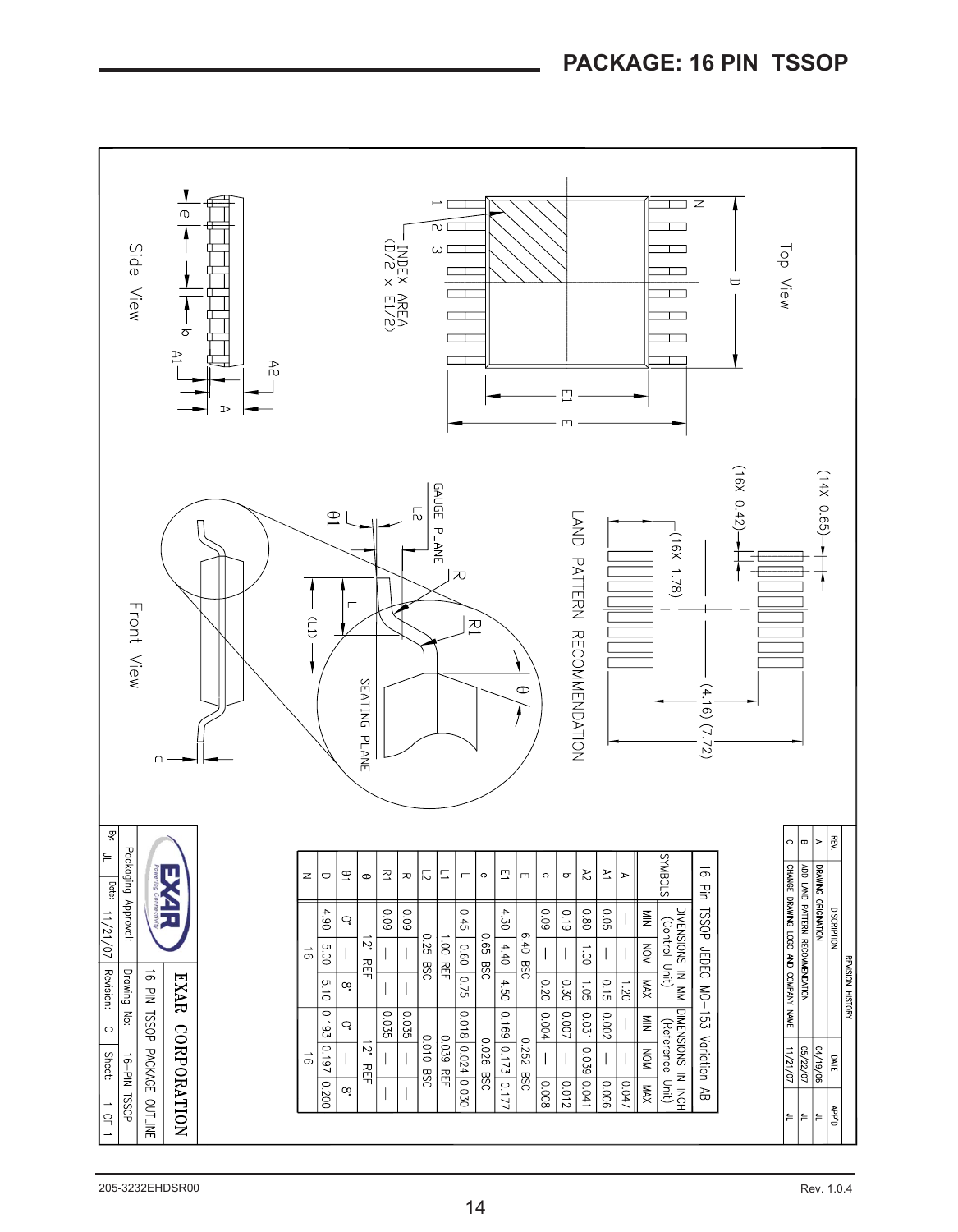# **ORDERING INFORMATION**

| I Part Number   | Temp. Range                                         | Package      | Packaging Method   Lead-Free |      |
|-----------------|-----------------------------------------------------|--------------|------------------------------|------|
| SP3232EHCY-L/TR | $0^{\circ}$ C to +70 $^{\circ}$ C                   | 16 Pin TSSOP | Tape and Reel                | Yes. |
| SP3232EHEY-L/TR | -40 $^{\circ}$ C to +85 $^{\circ}$ C   16 Pin TSSOP |              | Tape and Reel                | Yes. |

**Notes:** Forr most up-to-date Ordering Information and for additional information on environmental rating, go to www.maxlinear.com/SP3232EH.